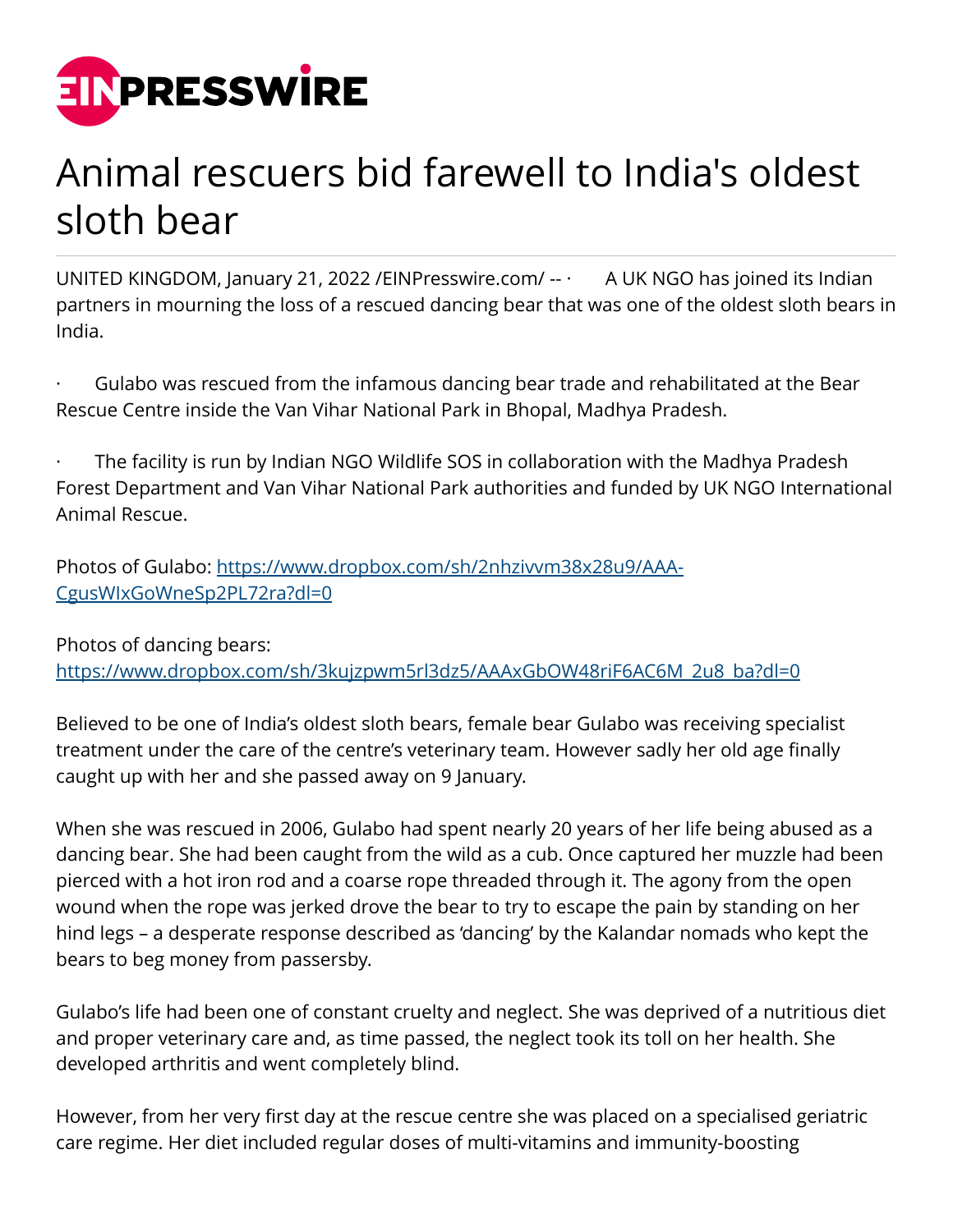supplements which steadily helped Gulabo recover and find a new lease of life. She seemed to relish every moment of her long and happy retirement alongside the other rescued bears at the centre. She loved to bask in the sunshine almost as much as she enjoyed eating, particularly when mangoes or grapes were on the menu. She would rattle the gate of her enclosure impatiently minutes before each mealtime.

After many peaceful, pain-free years, Gulabo's regular medical check-ups became even more frequent after she experienced a minor epileptic fit. She was diagnosed with intermittent epilepsy and put on anti-epileptic medication.

However sadly Gulabo's age did finally catch up with her and on 9 January she passed away in her sleep. She will be particularly sorely missed by Ubed, her caregiver. Over the years, he had formed a very special bond with his beloved bear, after devoting hours every day to building up her trust and helping her recover from the trauma of her past. Ubed was by her side until the end.

The practice of dancing bears was a centuries-old tradition that inflicted terrible cruelty on thousands of sloth bears in India. From 2002-2009 International Animal Rescue worked in coalition with Wildlife SOS to bring an end to the exploitation by building rescue facilities for the bears and providing alternative livelihoods for the Kalandars who depended on the bears to earn a living. Although their days of 'dancing' and performing were brought to an end, sadly the bears were no longer fit to fend for themselves in the wild as they all suffered from severe physical and psychological trauma, as well as chronic medical problems.

On average sloth bears can live for up to 15-20 years in the wild but under captive care they can survive up to 20-25 years. At between 35-40 years of age, Gulabo was one of the oldest living sloth bears in the country.

Alan Knight, IAR CEO said: "Gulabo's astounding longevity can be credited to advanced veterinary medicine and the excellent care provided by the vets and bear care staff at Wildlife SOS. At IAR we are proud to have played a role in the rescue of more than 600 dancing bears off the streets of India and to continue enabling bears like Gulabo to enjoy a happy and healthy retirement, thanks to the kindness and generosity of our supporters."

Dr. Rajat Kulkarni, Wildlife Veterinary Officer said, "Gulabo lived a long and healthy life in our care and would spend her days basking under the sun, almost as though making up for the lost years of rest as a dancing bear. An autopsy determined the cause of death as a failure of internal organs due to old age."

Kartick Satyanarayan, Co-Founder & CEO of Wildlife SOS, said "We are so honoured to have been a part of Gulabo's life, and to have had the chance to give her a safe and comfortable life. Our dedicated team ensured that she received the best possible medical care & treatment to the very end."